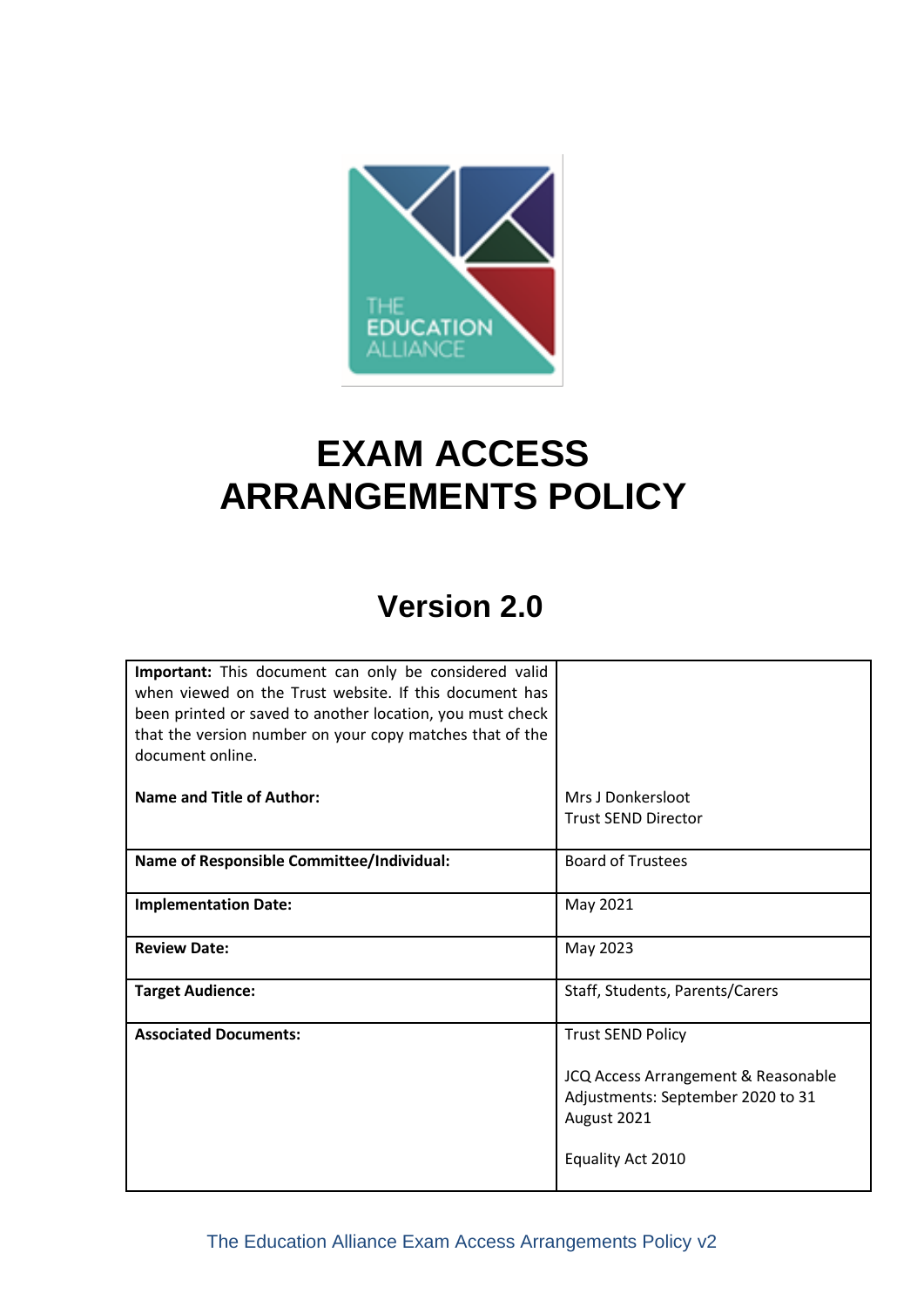#### **Contents**

| Page<br><b>Section</b>                             |   |
|----------------------------------------------------|---|
| 1. Rationale                                       | 3 |
| 2. Reasonable Adjustments                          | 3 |
| 3. Procedure                                       | 3 |
| 4. Sixth Form                                      | 4 |
| 5. Checking the Qualifications of the Assessor(s)  | 4 |
| 6. Access Arrangements                             | 4 |
| 7. Processing Applications for Access Arrangements | 5 |
| 8. Arrangements for testing / exams                | 5 |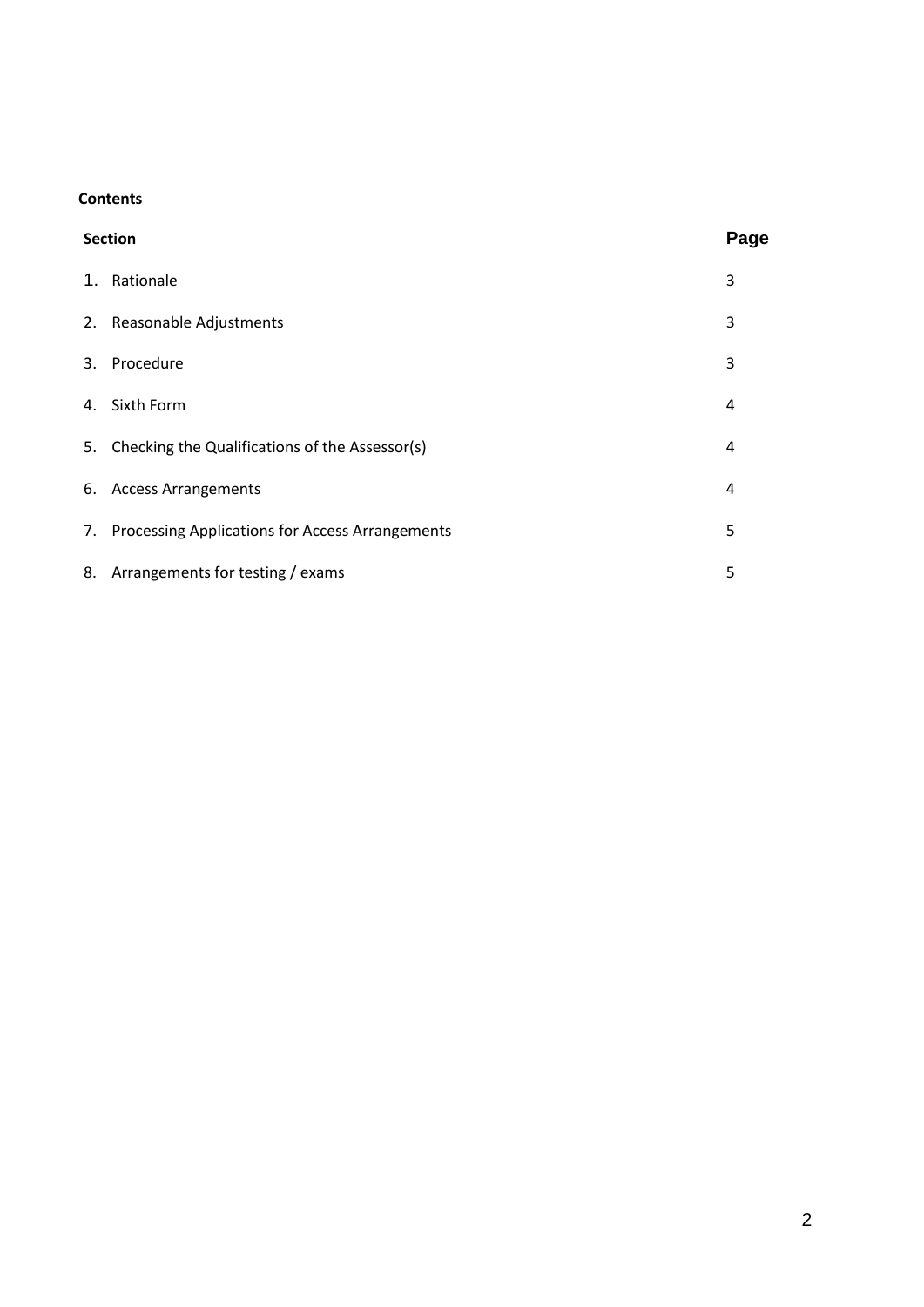## **Rationale**

This policy provides guidance regarding the actions taken to ensure inclusion throughout the Trust to allow candidates with specific needs, such as special educational needs, disabilities or temporary injuries to access assessment without any disadvantage and without affecting the integrity of the assessment. The policy forms an integral part of our teaching and learning strategy which seeks to create a learning environment where every individual student may fulfil his or her full potential.

This policy is written in line with the Joint Council for Qualifications (JCQ) Regulations document: "Adjustments for candidates with disabilities and learning difficulties – Access Arrangements and Reasonable Adjustments 1 September 2020 to 31 August 2021"

## **Reasonable Adjustments**

The Equality Act 2010 requires an Awarding Body to make reasonable adjustments where a disabled person would be at a substantial disadvantage in undertaking an assessment in comparison to a candidate who is not disabled. In such circumstances, the Awarding Body is required to take reasonable steps to avoid that disadvantage.

**Definition of Disability**: Section 6 of the Equality Act defines disability as "a physical or mental impairment which has a substantial and long term adverse effect on someone's ability to carry out normal day to day activities."

**Definition of special educational needs (SEND**): A candidate has SEN as defined in the Education Act 1996 if he/she has a learning difficulty or disability which calls for special educational provision to be made for him/her.

## **Procedure**

An application for exam concessions to the Joint Council for Qualification (JCQ) can only be made if the school can provide all of the following:

- A history of need (clear evidence of need **over a period of time**)
- A history of provision (what support has been provided in school **over a period of time** which may include: support in the classroom; working in small groups for reading and/or writing; literacy support lessons; literacy intervention strategies; support in internal school tests/examinations and mock examinations.)
- A qualifying score from a recognised test carried out by a suitably qualified assessor (not required for all concessions).

In addition to this, evidence of need and provision can be provided through:

- Diagnostic test results
- Professional reports
- Medical evidence
- Examples of classwork / past exam scripts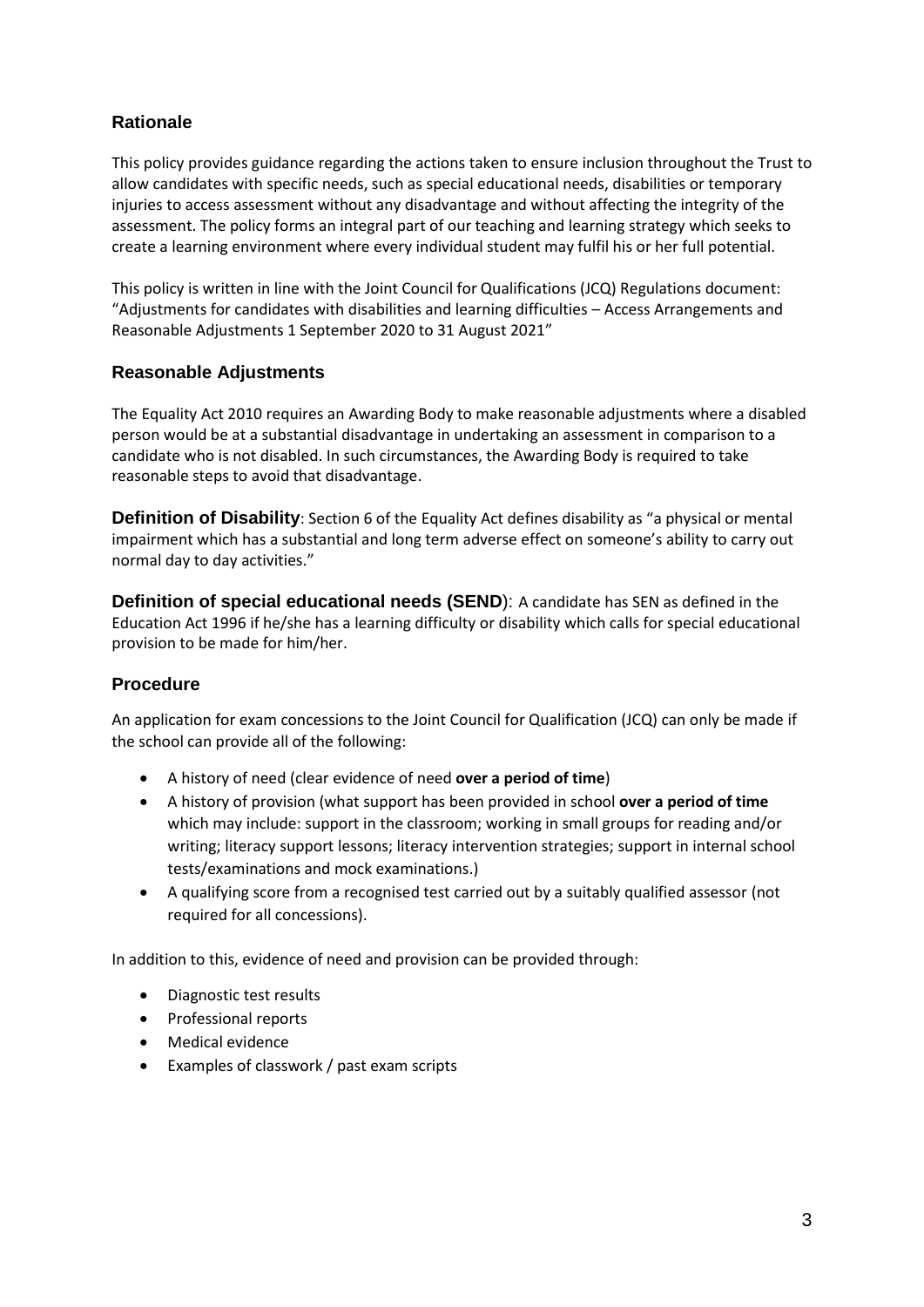Access arrangements should be processed at the start of the course prior to the begininning of the first year of a two-year GCSE course. Schools should have firmly established a picture of need and normal way of working for a student during Years 7 to 9.

For students with an EHCP, it is not a requirement for additional testing to be carried out or a Form 8 to be completed. Students with a diagnosis of Dyslexia will be automatically considered for testing although it should be noted that a diagnosis of Dyslexia is not an automatic guarantee of exam concessions.

## **Sixth Form**

Students who have previously qualified for exam concessions at GCSE will need to be re-assessed to see if they still qualify for concessions at A Level.

In line with JCQ regulations, Trust schools will make all final decisions with regard to access arrangements based on whether the candidate has a substantial and long term impairment and can demonstrate the access arrangement as being the student's normal way of working as evidenced by the teaching staff.

## **Checking the Qualifications of the Assessor(s)**

Specialist assessors are used to conduct the assessments in line with JCQ regulations and guidance. It is the SENCO's responsibility to check the assessors are appropriately qualified to carry out the testing and evidence of the assessors' qualifications are held on file for inspection purposes.

#### **Access arrangements may include:**

Cognition and Learning Needs

E.g. General and/or Specific Learning Difficulties (such as Dyscalculia and Dyslexia) Candidates with learning difficulties may require for example:

- supervised rest breaks
- extra time
- a computer reader or a reader
- read aloud or an examination reading pen
- a scribe
- a word processor
- a prompter
- a practical assistant
- coloured overlays
- coloured/enlarged papers
- modified language papers.

#### Communication and Interaction Needs

E.g. Autistic Spectrum Disorder (ASD), Speech, Language and Communication Needs (SLCN) Candidates with communication and interaction difficulties may require for example:

- supervised rest breaks
- extra time
- a computer reader or a reader
- read aloud or an examination reading pen
- a scribe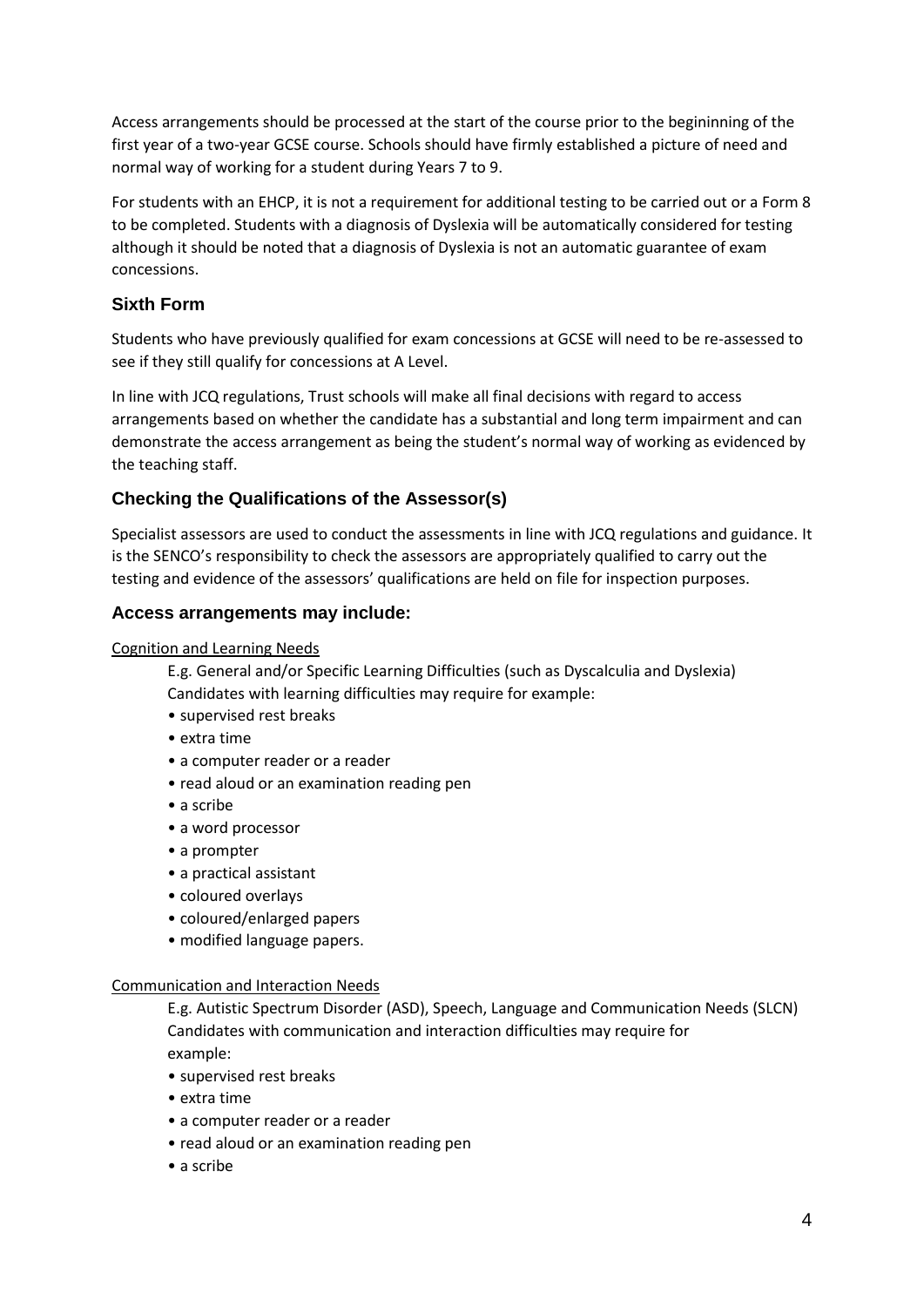- a word processor
- modified language papers.

#### Sensory and Physical Needs

E.g. Hearing Impairment (HI), Multi-Sensory Impairment (MSI), Physical Disability (PD), Vision Impairment (VI)

Candidates with sensory and physical needs may require for example:

- supervised rest breaks
- extra time
- a computer reader or a reader
- read aloud or an examination reading pen
- a scribe
- a word processor
- a live speaker
- a Communication Professional
- a practical assistant
- Braille papers, modified enlarged and/or modified language papers.

#### Social, Mental and Emotional Needs

E.g. Attention Deficit Disorder (ADD), Attention Deficit Hyperactivity Disorder (ADHD),

Mental Health Conditions

Candidates with social, mental and emotional needs may require for example:

- supervised rest breaks
- extra time
- a computer reader or a reader
- read aloud or an examination reading pen
- a scribe
- a word processor
- a prompter
- alternative site arrangement
- separate invigilation within the centre.

#### **Processing applications for Access Arrangements**

The SENCO is responsible for completing the paperwork (Form 8) and supervising the processing of on-line applications to JCQ for both GCSE and GCE qualifications using the Access Arrangements On-Line tool. Candidates may not require the same access arrangements in each specification and SENCos must consider the need for access arrangements on a subject-bysubject basis.

It should also be noted that if the SENCO or specialist assessor(s) consider that the access arrangements have ceased to be the student's normal way of working they reserve the right to withdraw permission for that access arrangement.

If a student prefers not to utilize their concession, they have the right to do so.

Arrangements must always be approved before an examination or assessment.